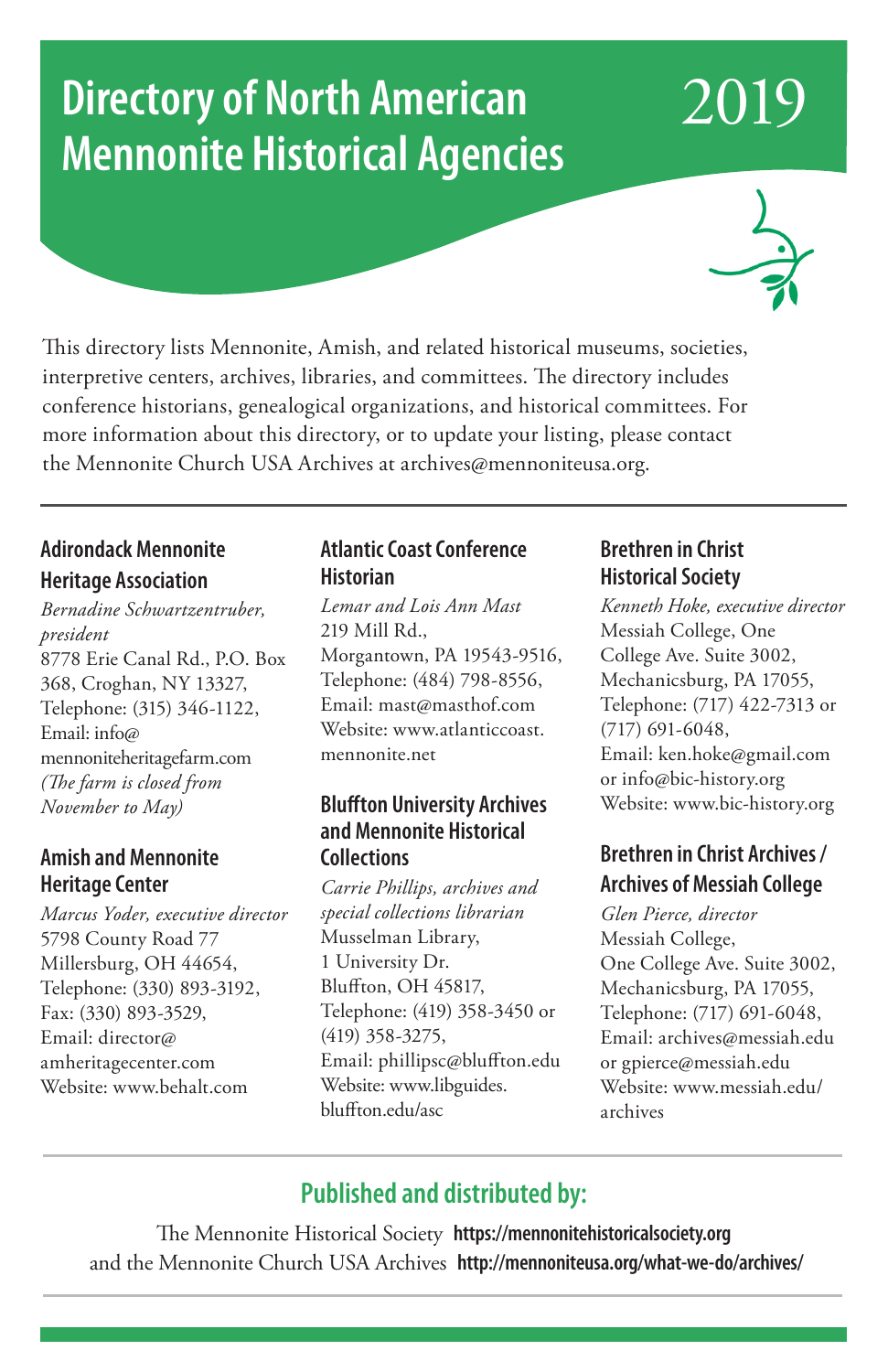#### **California Mennonite Historical Society**

*Kevin Enns-Rempel* 1717 S. Chestnut Ave., Fresno, CA 93702, Telephone: (559) 453-2225, Email: kevin.enns-rempel@ fresno.edu Website: www.calmenno.org

#### **Casselman River Area Amish and Mennonite Historians**

*Alice Orendorf, archivist* P.O. Box 591, Grantsville, MD 21536, Telephone: (301) 245-4326 Email: casselmanhistorians@ gmail.com, Website: www.casselmanhist orians.wordpress.com

#### **Center for Mennonite Brethren Studies (Tabor College)**

*Peggy Goertzen, director* 400 S. Jefferson, Hillsboro, KS 67063, Telephone: (620) 947-3121 ext. 1211, Email: peggyg@tabor.edu Website: www.tabor.edu/ about/center-mennonitebrethren-studies

#### **Central District Conference Historian,**

*Perry Bush* Telephone: (419) 358-3278, Email: bushp@bluffton.edu Website: www.mcusacdc.org/ who-we-are/historian/

#### **Central Plains Mennonite Conference Archives (Freeman, SD)**

*Marnette Hofer* P.O. Box 693, Freeman, SD 57029, Telephone: (605) 925-7545, Email: heritagehallarchives@ gmail.com

#### **Central Plains Mennonite Conference Archives (Kalona, IA)**

*Barb Troyer* 1001 8th Ave., Wellman, IA 52356, Telephone: (319) 646-2151, Email: barblynn@netins.net

#### **Centre for Mennonite Brethren Studies (Canada)**

*Jon Isaak, director* 1310 Taylor Ave., Winnipeg, MB R3M 3Z6, Telephone: (204) 669-6575, Fax: (204) 654-1865, Email: jon.isaak@mbchurches.ca Website: www.cmbs. mennonitebrethren.ca

#### **Conservative Mennonite Conference Archives (Rosedale Bible College)**

*Phil Weber, archivist* 2270 Rosedale Rd. Irwin, OH 43029, Telephone: (740) 845-1905 Email: pweber@rosedale.edu Website: www.cmcrosedale. org/about-us/archives/

#### **Delaware Mennonite Historical Society (DMHS)**

*Vernon Zehr* P.O. Box 267, Greenwood, DE 19950, Email: revzehr@ delawaremennonite.com Website: www. DelawareMennonite.com

#### **Detweiler Meetinghouse**

*Doug Roeder, contact, Roy Scheerer (treasurer)* 29 Pond View Dr. Wellesley, ON NOB 2T0, Telephone: (519) 632-7833, Email: deroeder46@gmail.com Website: www.Detweiler Meetinghouse.ca

#### **Eastern Mennonite Associated Libraries and Archives**

*Edsel Burdge Jr., chair* 2215 Millstream Road, Lancaster, PA 17602, Telephone: (717) 254-3970, Fax: (717) 393-8751, Email: burdgee@etown.edu

#### **Eastern Mennonite University Special Collections – Menno Simons Historical Library and EMU Archives**

*Simone Horst, special collections librarian* Sadie Hartzler Library, Eastern Mennonite University, 1200 Park Rd., Harrisonburg, VA 22802-2462, Telephone: (540) 432-4178, Email: archives@emu.edu Website: www.emu.edu/ library/archives

#### **Essex-Kent Mennonite Historical Association**

31 Pickwick Dr., Leamington, ON N8H 4T5 Telephone: (519) 322-0456, Email: info@ekmha.ca Website: www.ekmha.ca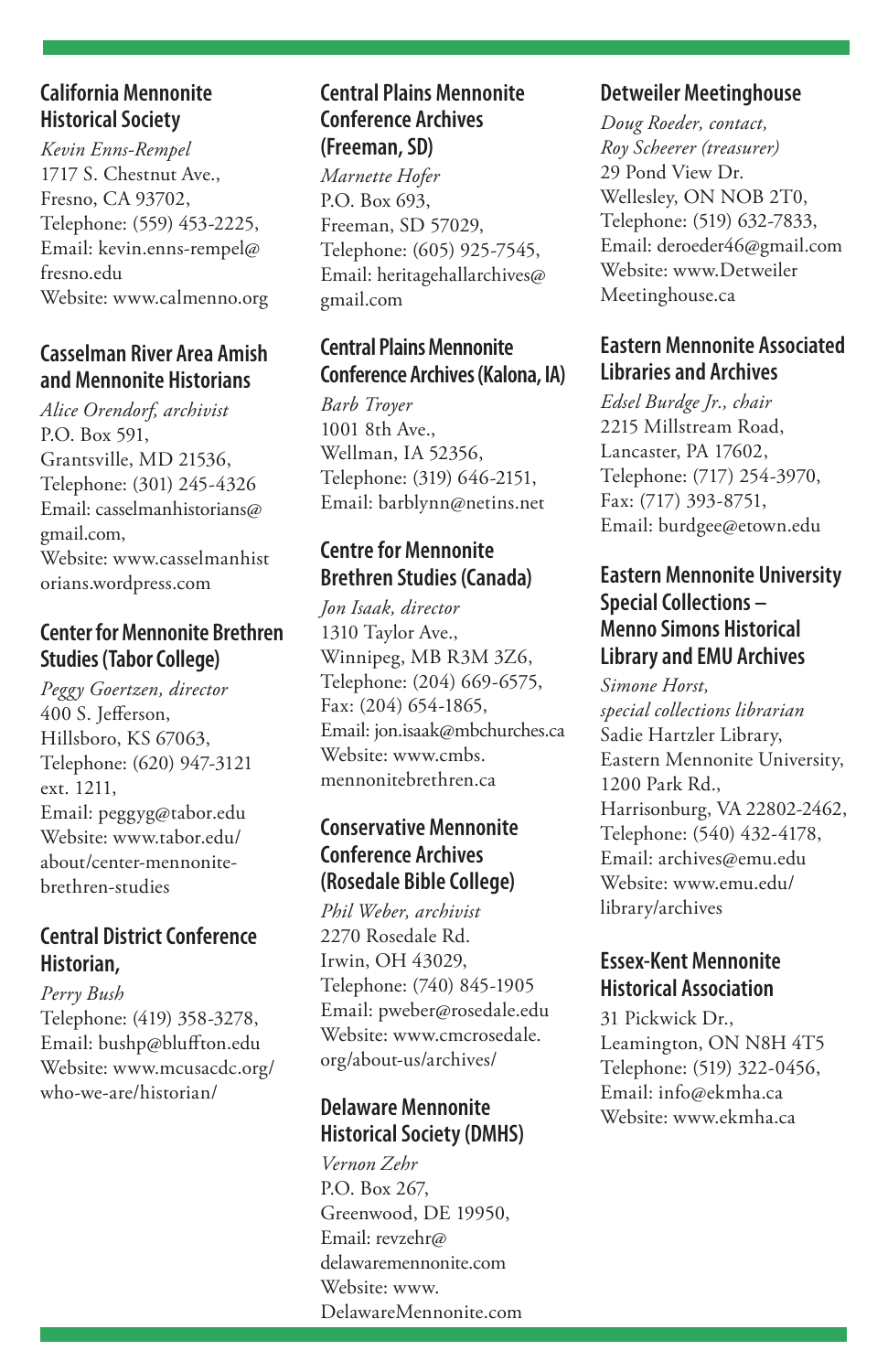#### **Evangelical Mennonite Conference**

*Tim Dyck, executive director* 440 Main St., Steinbach, MB R5G 1Z5, Telephone: (204) 326-6401, Fax: (204) 346-0146, Email: tdyck@emconf.ca Website: www.emconference.ca

#### **Franconia Historical Society**

415 East Broad St., Souderton, PA 18964

#### **Germantown Mennonite Historic Trust**

*David Hersh, executive director* 6133 Germantown Ave., Philadelphia, PA 19144, Telephone: (215) 843-0943 or (215) 290-9242, Email: gmht@meetinghouse.info Website: www.meetinghouse. info

#### **1719 Herr House & Museum**

*David Schrock, director* 1849 Hans Herr Dr., Willow Street, PA 17584, Telephone: (717) 464-4438, Email: director@hansherr.org Website: www.hansherr.org

#### **Heritage Hall Museum and Archives**

*Marnette Hofer, director and archivist* 880 S. Cedar St., P.O. Box 693, Freeman, SD 57029, Telephone: (605) 925-7545, Email: info@ heritagehallmuseum.com Website: www. heritagehallmuseum.com

#### **Heritage Historical Library**

*David Luthy* 52445 Glencolin Line, Aylmer, ON N5H 2R3

#### **Howard-Miami Heritage Society Inc.**

*Regina Miller, president* Howard-Miami Mennonite Church, 3976 E. 1400 S., Kokomo, IN 46901, Telephone: (765) 395-7509, Email: office@howardmiami.org

#### **Illinois Amish Heritage Center**

*Wilmer Otto* 284 E. Illinois Route 133, P.O. Box 284, Arthur, IL 61911, Telephone: (217) 721-9266, Email: info@illinoisamish.org Website: www.illinoisamish.org

#### **Illinois Mennonite Historical and Genealogical Society and Illinois Mennonite Heritage Center**

*Alice Kennell, president* 675 State Route 116, Metamora, IL 61548-7732, Telephone: (309) 367-2551, Email: mennmuseum@mtco.com Website: www.imhgs.org

#### **Kalona Historical Society**

*Nancy Roth, managing director* 715 D Ave., Kalona, IA 52247, Telephone: (319) 656-3232, Email: kalonahistory@kctc.net Website: www.kalonaiowa.org *(The Iowa Mennonite Museum and Archives is run by the Iowa Mennonite Historical Society. It is open April-October.)* 

#### **Juniata College Archives**

*Jacob Gordon, archives, special collections, and outreach librarian*  1700 Moore St., Huntingdon, PA 16652-2119, Telephone: (814) 642-5323, Fax: (814) 641-3435, Email: gordonj@juniata.edu Website: http://www.juniata. edu/services/library/

#### **Juniata College Rare books and Historic manuscripts**

*Hedda Durnbaugh, curator*  1815 Moore St., Huntingdon, PA 16652-2119, Telephone: (814) 641-3484, Email: durnbaughh@juniata.edu Website: www.juniata.edu/ academics/library

#### **Juniata Mennonite Historical Society**

*Mary Alice Charlton, director* Physical address: 37322 Route 35, Richfield, PA 17086, Mailing address: P.O. Box 81, Richfield, PA 17086, Telephone: (717) 694-3211, Email: historycenter@ embarqmail.com Website: www.juniatam ennonitehistoricalcenter.com

#### **Kauffman Museum**

*Michael Reinschmidt, director* Bethel College, Physical address: 2801 N. Main Street, North Newton, KS 67117, Mailing address: 300 East 27th Street, North Newton, KS 67117, Telephone: (316) 283-1612, Email: kauffman@bethelks.edu Website: www.kauffman. bethelks.edu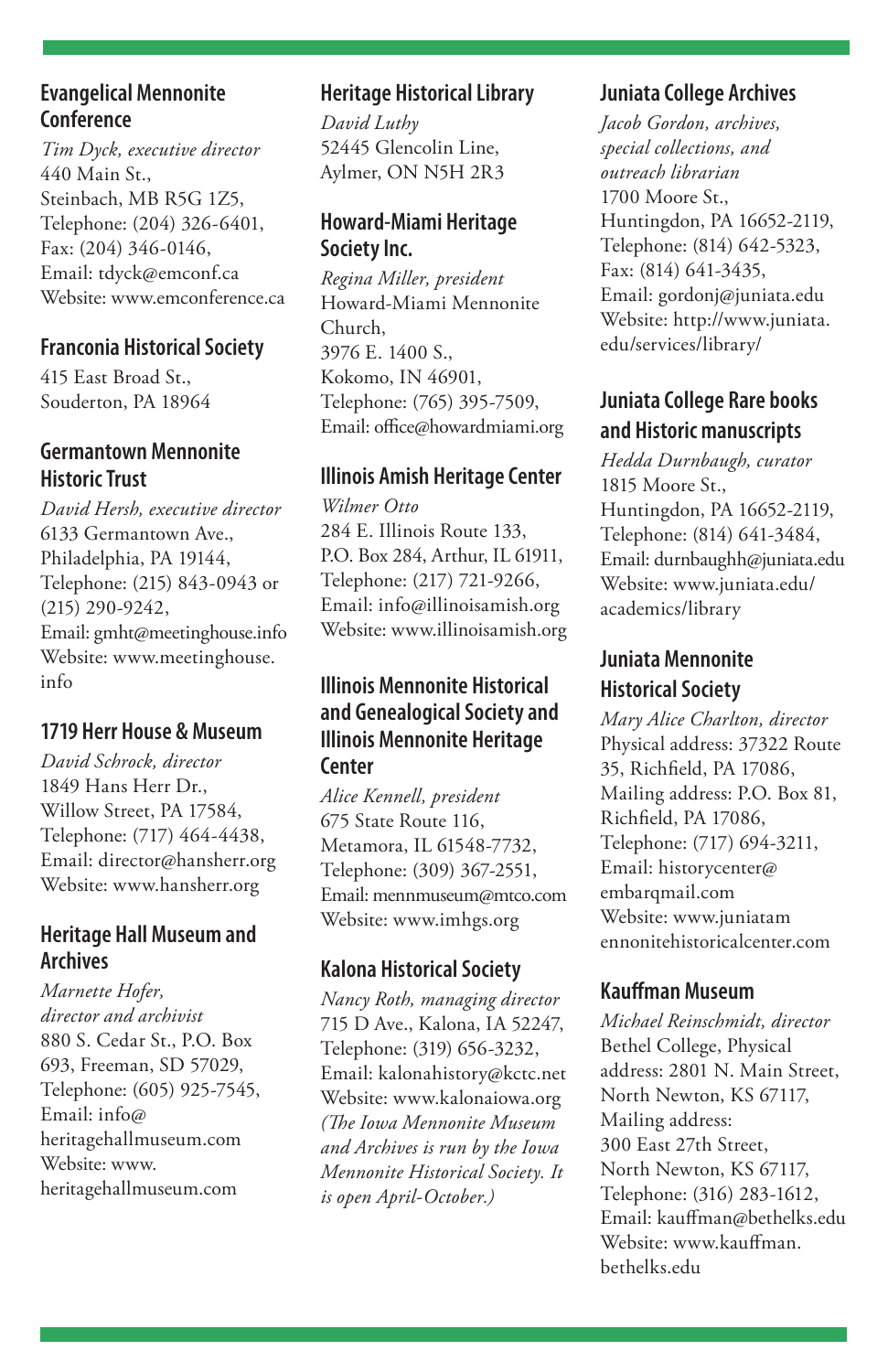#### **Kidron Community Historical Society**

*Dick Wolf, director* Kidron-Sonnenberg Heritage Center, Physical address: 13153 Emerson Rd., Apple Creek, OH 44636, Mailing address: P.O. Box 234, Kidron, OH 44636, Telephone: (330) 857-9111 Website: www.kidronhistorical society.org

#### **Lancaster Mennonite Historical Society**

*Jean Kilheffer Hess, director* 2215 Millstream Rd., Lancaster, PA 17602, Telephone: (717) 393-9745, Email: director@lmhs.org or lmhs@lmhs.org Website: www.lmhs.org

#### **Lower Salford Historical Society**

*Joan DiMaria, president* P.O. Box 150, Lederach, PA 19450, (215) 822-7422, Email: lowersalford@hotmail. com

#### **Manitoba Mennonite Historical Society**

*Conrad Stoesz and Bert Friesen* 600 Shaftesbury Blvd., Winnipeg, MB R3P 0M4, Telephone: (204) 669-6575 or (204) 888-6781 ext. 195, Email: mmhs@mmhs.org Website: www.mmhs.org

#### **Masthof Press and Bookstore**

*Lori Jones, bookstore manager* 219 Mill Road, Morgantown, PA 19543, Telephone: (610) 286-0258 or Fax: (610) 286-6860 Website: www.masthof.com

#### **Menno-Hof**

*Jerry Beasley, director* Physical address: 510 S. Van Buren St., Shipshewana, IN 46565, Mailing address: P.O. Box 701, Shipshewana, IN 46565, Telephone: (260) 768-4117, Email: info@mennohof.org Website: www.mennohof.org

#### **Mennonite Archives of Ontario**

*Lauren Harder-Gissing, archivist* Conrad Grebel University College, 140 Westmount Rd. N., Waterloo, ON N2L 3G6, Telephone: (519) 885-0220 ext. 24238, Email: marchive@uwaterloo.ca Website: www.grebel.ca/mao

#### **Mennonite Brethren Historical Commission**

*Jon Isaak, executive secretary* 1310 Taylor Ave., Winnipeg, MB R3M 3Z6, Telephone: (204) 669-6575 ext. 695, Email: Jon.Isaak@mbchurches.ca Website: www.mbhistory.org

#### **Mennonite Central Committee U.S. Archives**

*Frank Peachey or Lori Wise* 21 S. 12th St., Akron, PA 17501, Telephone: (717) 859-1151 or (888) 563-4676, Email: archivesakron@mcc.org Website: https://mcc.org/ media/resources/records

#### **Mennonite Central Committee Canada Archives**

*Chantel Fehr or Kaitlin Miller* 134 Plaza Dr., Winnipeg, MB R3T5K9, Telephone: (204) 261-6381 or (888) 622-6337, Email: archiveswinnipeg@ mcccanada.ca Website: https://mcc.org/ media/resources/records

#### **Mennonite Church USA Archives – Elkhart**

*Jason Kauffman, archivist* 3145 Benham Ave, Suite 1, Elkhart, IN 46517, Telephone: (574) 523-3080, Email: JasonK@ MennoniteUSA.org or Archives@MennoniteUSA.org Website: www.mennoniteusa. org/what-we-do/archives

#### **Mennonite General Hospital Historical Archive**

*Mary Miranda, director* P.O. Box 1379, Aibonito, Puerto Rico 00705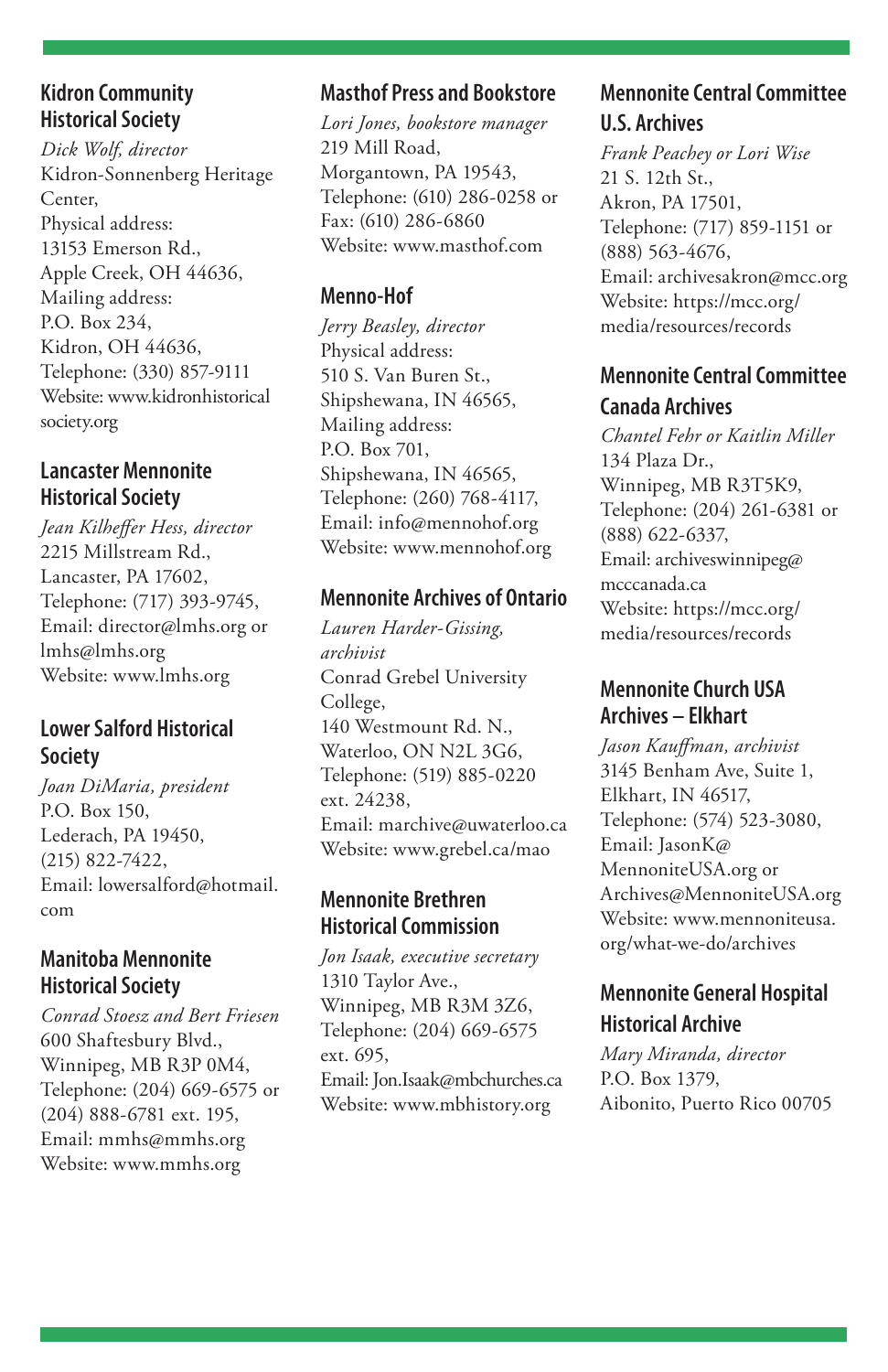#### **Mennonite Heritage Center/ Mennonite Historians of Eastern Pennsylvania**

*Sarah Wolfgang Heffner, director* 565 Yoder Rd., Harleysville, PA 19438-1020, Telephone: (215) 256-3020, Email: info@mhep.org Website: www.mhep.org

#### **Mennonite Heritage Centre/ Mennonite Heritage Archives**

*Conrad Stoesz* 610 (physical) 500 (mailing) Shaftesbury Blvd., Winnipeg, MB R3P 2N2, Telephone: (204) 560-1998, Fax: (204) 831-5675, Email: cstoesz@cmu.ca Website: archives.mennonite church.ca

#### **Mennonite Heritage and Agricultural Museum**

*Fern Schmidt Bartel, director* Physical address: 200 N. Popular St., Goessel, KS 67053, Mailing address: P.O. Box 231, Goessel, KS 67053, Telephone: (620) 367-8200, Email: mhmuseum@mtelco.net Website: www.goesselmuseum. com

#### **Mennonite Heritage Village (Canada) Inc.**

*Gary Dyck, executive director* 231 PTH 12 N., Steinbach, MB R5G 1T8, Telephone: (204) 326-9661 ext. 222, Fax: (204) 326-5046, Email: garyd@mhv.ca Website: www.mhv.ca

#### **Mennonite Historical Association of the Cumberland Valley**

*Linden Showalter, chair* 4850 Molly Pitcher Hwy. S., Chambersburg, PA 17201, Telephone: (717) 377-8116, Email: linden@showalterand miller.com

#### **Mennonite Historical Library**

*John D. Roth, director, Joe A. Springer, curator* Goshen College, 1700 S. Main St., Goshen, IN 46526, Telephone: (574) 535-7418, Fax: (574) 535-7438, Email: mhl@goshen.edu Website: www.goshen.edu/mhl

#### **Mennonite Historical Society of Alberta (MHSA)**

*Dave Neufeldt, chair* 223-2946 32 St. NE, Calgary, AB T1Y 6J7, Telephone: (403) 250-1121, Email: receptionmhsa@gmail. com Website: www.mennonite history.org

#### **Mennonite Historical Society of British Columbia**

*Richard Thiessen, president* 1818 Clearbrook Rd., Abbotsford, BC V2T 5X4, Telephone: (604) 853-6177, Fax: (604) 853-6246, Email: archives@mhsbc.com Website: www.mhsbc.com

#### **Mennonite Historical Society of Canada**

*Richard Thiessen, president* Email: info@mhsc.ca Website: www.mhsc.ca

#### **Mennonite Historical Society of Iowa / Iowa Mennonite Museum and Archives**

*Nancy Roth, director* 715 D Avenue, Kalona, IA 52247, Telephone: (319) 656-3232, Email: kalonatours@kctc.net Website: www.kalonaiowa.org

#### **Mennonite Historical Society of Ontario**

*Bethany Leis, secretary* c/o Conrad Grebel University College, 140 Westmount Rd. N., Waterloo ON N2L 3G6. Telephone: (519) 885-0220, Email: secretary@mhso.org Website: www.mhso.org

#### **Mennonite Historical Society of Saskatchewan**

*Dick Braun, president* Room 900-110 La Ronge Rd., Saskatoon, SK S7K 7H8, Telephone: (306) 242-6105 Website: www.mhss.sk.ca

#### **Mennonite Historical Society**

*Malinda Berry, president John D. Roth, MQR editor* Goshen College, 1700 S. Main St., Goshen, IN 46526, Email: mqr@goshen.edu

#### **Mennonite Information Center**

*Roy Bender, director* 2209 Millstream Rd., Lancaster, PA 17602-1494, Telephone: (717) 299-0954, Fax: (717) 290-1585, Email: director@mennoinfo center.org Website: www.mennoinfo center.org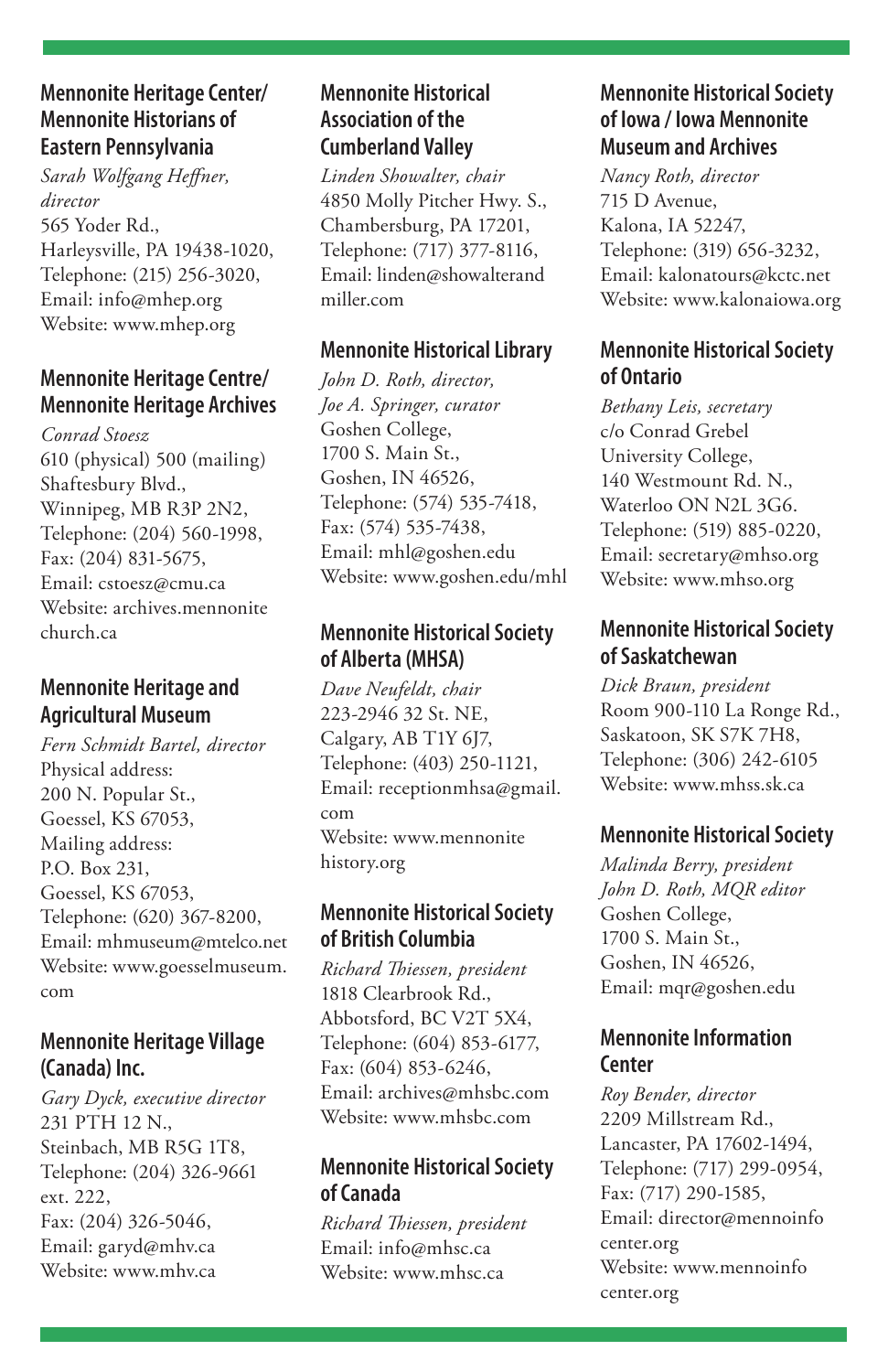#### **Mennonite Library & Archives (Fresno Pacific University)**

*Hannah Keeney, archivist* 1717 S. Chestnut Ave., Fresno, CA 93702, Telephone: (559) 453-3437, Email: hannah.keeney@ fresno.edu Website: www.fresno.libguides. com/mla

#### **Mennonite Library and Archives (Bethel College)**

*John D. Thiesen, archivist and co-director of libraries* 300 E. 27th St., North Newton, KS 67117, Telephone: (316) 284-5304, Email: mla@bethelks.edu Website: www.mlabethelks.org

#### **Mennonite Settlement Museum**

*Steve Fast, museum coordinator* Hillsboro Museums, 508 Memorial Dr., Hillsboro, KS 67063-1531, Telephone: (620) 947-3775, Email: sfast@cityofhillsboro.net Website: www.cityofhillsboro. net/museums

#### **Michiana Anabaptist Historians**

*Jason Kauffman* Telephone: (574) 523-3080, Email: jasonk@mennoniteusa.org Website: www.michianaana baptisthistorians.org

#### **Mifflin County Mennonite Historical Society**

*Sharon Peachey, treasurer* Physical address: 3922 W. Main St., Belleville, PA 17004, Mailing address: P.O. Box 5603, Belleville, PA 17004, Telephone: (717) 935-5574, Email: jdsrpeachey@embarq mail.com Website: www.amheritage center.org

#### **Millbank Information Centre**

*Paul Wagler, facilitator* 6969 Perth St., Millbank, ON N0K 1L0, Telephone: (519) 699-5411, Cell: (519) 496-9978, Email: pwagler@cyg.net

#### **Missionary Church Archives (Bethel University)**

*Tim Erdel, archivist* Bethel University, 1001 Bethel Circle, Mishawaka, IN 46545 Telephone: (574) 807-7153, Email: tim.erdel@betheluniv ersity.edu Website: www.betheluniver sity.edu/library/specialcollections/missionary-churcharchives

#### **Muddy Creek Farm Library**

296 Wheat Ridge Dr., Ephrata, PA 17522, Telephone: (717) 354-7635, Fax: (717) 354-7694 Website: www.fairmount homes.org/sections/ community-engagement/ partnerships/muddy-creek

#### **Nicholas Stoltzfus House Preservation Committee**

*Paul Kurtz* 243 W. Fulton St., New Holland, PA 17557, Telephone: (717) 808-7781, Email: psku04@ptd.net, Website: www.nicholas stoltzfus.com

#### **Northern Indiana Amish Library**

*Floyd R. Miller, curator and historian* 260-463-2401 ex. 1, 4425 W. 100 S, LaGrange, IN 46761

#### **Ohio Amish Library**

5798 County Road 77, Millersburg, OH 44654, Telephone: (330) 893-3192, Email: library@amheritage center.com Website: www.ohioamish library.org

#### **Pacific Northwest Mennonite Historical Society**

*Pat Hershberger, president, Mike Barber, archivist* 6030 S. Whiskey Hill Rd., Hubbard OR 97032-9406, Telephone: (503) 510-6642 or (503) 651-6447, Email: wphershberger@gmail.com or pilgrammarpeck@gmail.com Website: www.pnmhs.org

#### **Peace and Anabaptist Library**

*Jason Storbakken, pastor* 15 Rutherford Place, New York, NY 10003, Email: pastor@manhattan mennonite.org Website: www.manhattan mennonite.org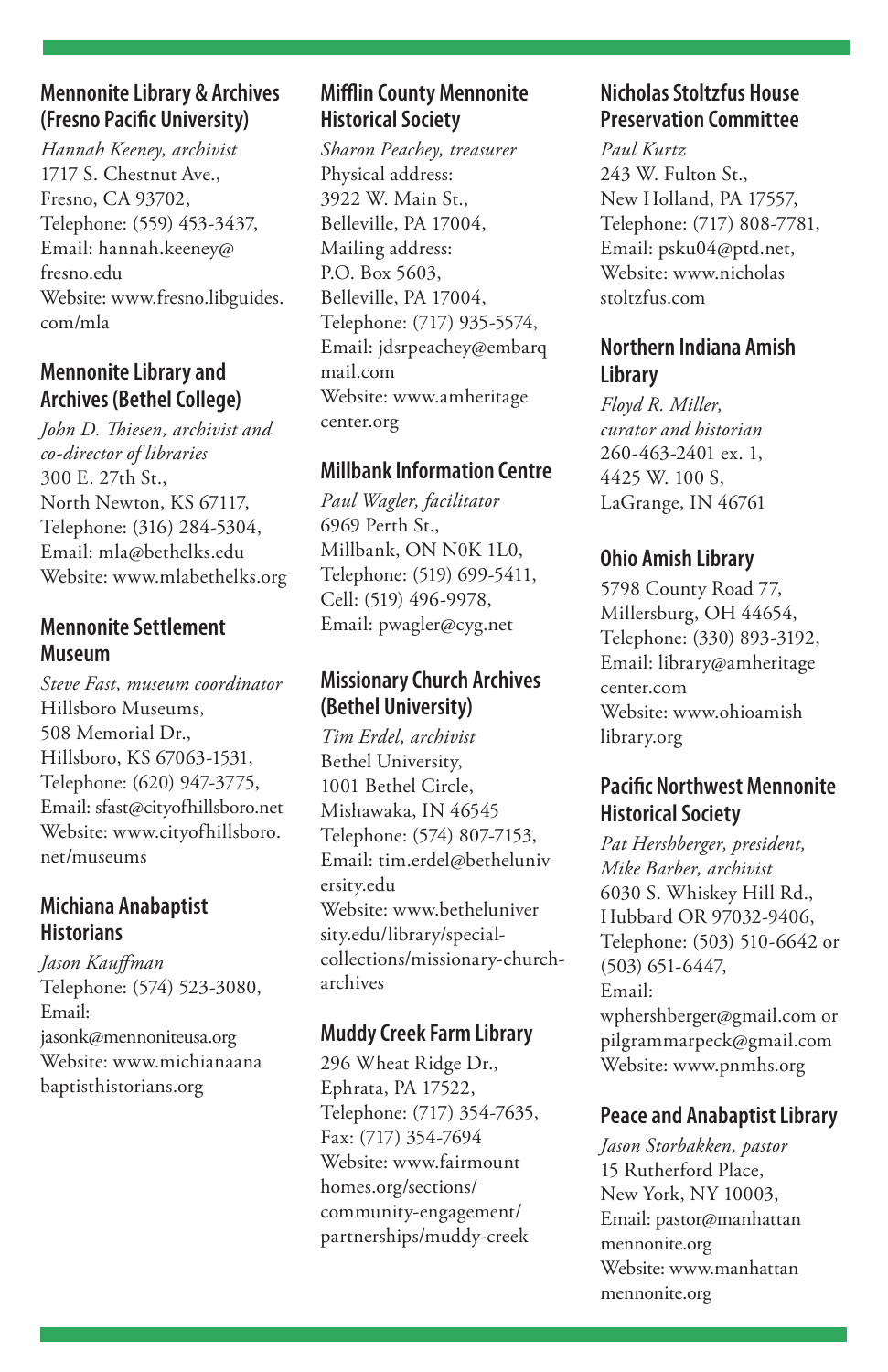#### **Pequea Bruderschaft Library**

P.O. Box 25, Gordonville, PA 17529, Telephone: (717) 367-3906 (Open Saturday mornings only.)

#### **Saskatchewan Mennonite Brethren Archives**

*Dita Leininger, library services director* Bethany College, P. O. Box 160, Hepburn, SK S0K 1Z0, Telephone: (866) 772-2175 **Shenandoah Valley** 

## **Mennonite Historians**

*Jim Hershberger, chair* 5647 Wengers Mill Road, Linville, VA 22834, Telephone: (540) 908-8005 Website: www.mennonite archivesofvirginia.net

#### **Sider Institute for Anabaptist, Pietist and Wesleyan Studies**

*Devin C. Manzullo-Thomas, director*  Messiah College, One College Ave., Suite 4033, Mechanicsburg, PA 17055, Telephone: (717) 766-2511 ext. 5235, Email: dcthomas@messiah.edu Website: www.messiah.edu/ siderinstitute

#### **Southeast Anabaptist Historical Association**

*D. Lowell Nissley, chair* 811 Richardson Way, Sarasota, FL 34232

#### **Stark County Mennonite and Amish Historical Society**

*Ken Nisly, acting president* 3781 Cranwood St. NW, North Canton, OH 44720

#### **Swiss Community Historical Society**

*Gary Wetherill, vice-president, Keith Sommer, curator* P.O. Box 5, Bluffton, OH 45877, Telephone: (419) 358-1049 or (419) 384-3412 Website: www.swissmennonite. wordpress.com

#### **Swiss Mennonite Cultural and Historical Association**

*LaVern Stucky, president* Physical address: 1962 E. 30th, Peabody, KS 66866, Mailing address: P.O. Box 93, Moundridge, KS 67107, Email: lavern@powwwer.net Website: www.swissmennonite.org

#### **Brethren & Mennonite Heritage Center**

*Greg Yoder, executive director,*  Physical address: 1921 Heritage Center Way, Harrisonburg, VA 22801, Mailing address: P.O. Box 1563, Harrisonburg, VA 22803, Telephone: (540) 438-1275, Email: info@brethren mennoniteheritage.org or greg.yoder@brethrenmennonite heritage.org Website: www.brethren mennoniteheritage.org

#### **Virginia Mennonite Conference Archives**

*see – Eastern Mennonite University Special Collections*

#### **The Mennonite Story Visitor Centre**

1406 King Street N., St. Jacobs, ON N0B 2N0, Telephone: (519) 664-3518, Email: visitorcentre@ stjacobs.com

#### **Western District Conference Historical Committee**

*Dale Schrag, chair* 3022 Wildwood Way, North Newton, KS 67117, Telephone: (316) 283-6031 or (316) 285-4906, Email: drs@bethelks.edu Website: www.mennowdc.org/ committees-task-forces

#### **Young Center for the Study of Anabaptist and Pietist Studies**

*Jeff Bach, director* Elizabethtown College, 1 Alpha Dr., Elizabethtown, PA 17022 Telephone: (717) 361-1470, Email: youngctr@etown.edu Website: www.etown.edu/ youngctr